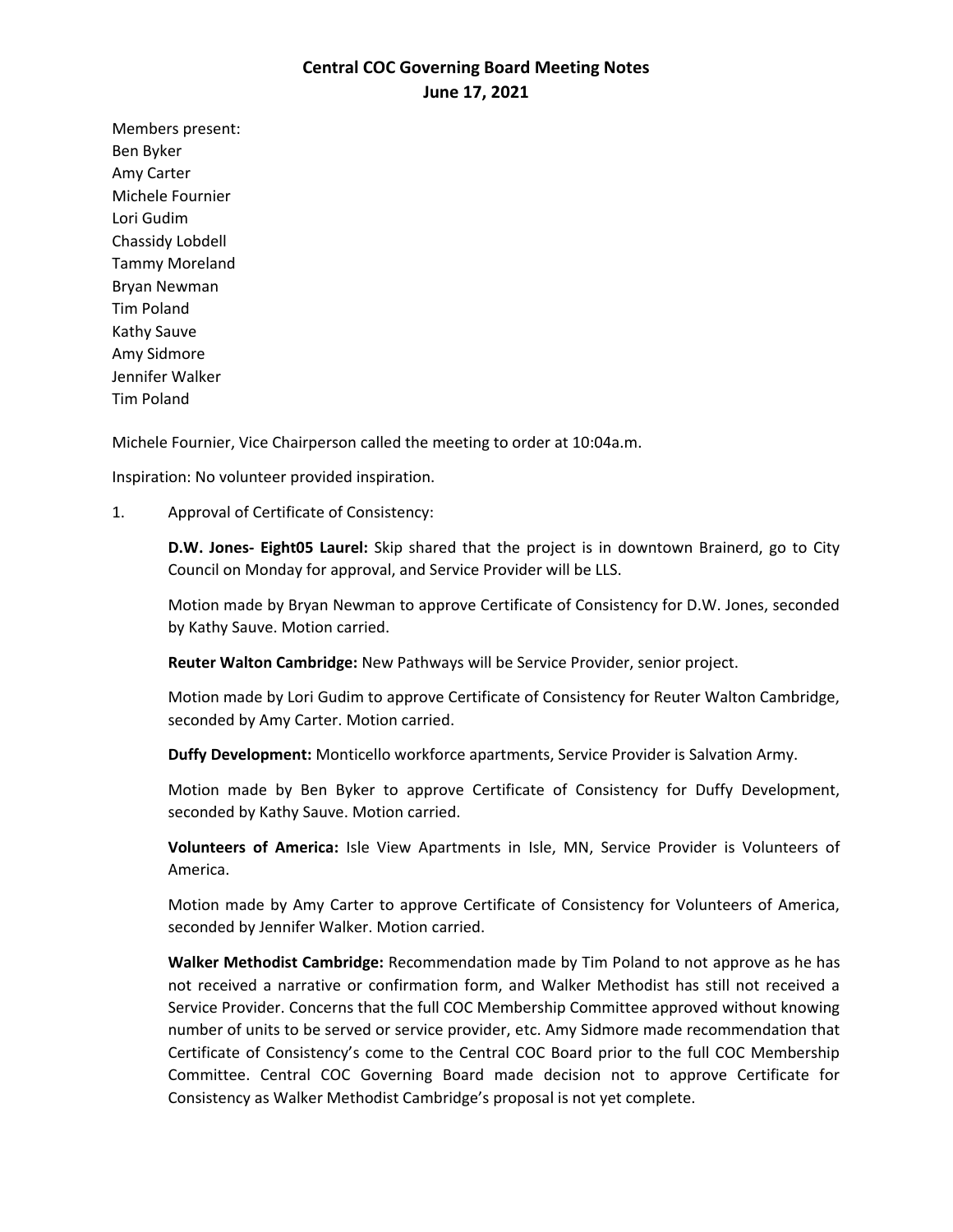Michele called for a motion for approval of Certificate of Consistency for Walker Methodist Cambridge. No motion made from Central COC Governing Board to approve. Motion not carried.

Tammy Moreland suggested having a list made for the Central COC Governing Board to utilize when going through Certificate of Consistency/project plans and a Certificate of Consistency Committee should be developed to tighten up the Certificate of Consistency approval process. Tammy suggested giving development companies the opportunity to complete application and if it is not completed on time with all materials provided then the Central COC Governing Board does not vote on it.

**CommonBond-Lake Crossing:** Located in Big Lake, never received a narrative from CommonBond. Are working with CommonBond Communities Advantage Services as Service Provider. Do not have information on Service Provider as narrative was not provided.

Michele called for a motion for approval of Certificate of Consistency for CommonBond-Lake Crossing. No motion made from Central COC Governing Board to approve. Motion not carried.

Ben Byker asked if the intent is to have Tim Poland bring a complete Certificate of Consistency application to the board for review and will there by an appeal process for the development company if Certificate of Consistency is not signed? Tim Poland will check to see if there is an appeal process for those Certificate of Consistency's not signed.

**Connelly Development-Delano Apartments:** Grant Works Site, Service Provider is Simpson Housing. No narrative was provided explaining details.

Michele called for a motion for approval of Certificate of Consistency for Connelly Development. No motion made from Central COC Governing Board to approve. Motion not carried.

**Addition to Agenda: COC Planning Grant:** Started receiving grant in 2018 and have renewed since, the grant is an MHFA grant and is being received again. Tim Poland sent out Work Plan and proposed budget for review. Moved funds from meetings/travel into other categories for supplies and Call to Connect.

Motion made by Bryan Newman to approve COC Planning Grant Work Plan and budget, seconded by Lori Gudim. Motion carried.

2. Approval of HMIS Memorandum of Understanding: Each COC has to sign MOU acknowledging that work with HMIS as their database.

Motion made by Tammy Moreland to approve HMIS Memorandum of Understanding, seconded by Kathy Sauve. Motion carried.

- 3. Catholic Charities Letter of Support: Catholic Charities requested a letter of support for their Transitional Living Program. Central COC Board members had a discussion on if a motion needs to be made for Tim Poland to sign a Letter of Support. Central COC Board members suggested Tim Poland send out an email to board members to review letter of supports and provide approval to support via email, with no motion needed unless it is an agency that the Central COC Board does not normally work with or know.
- 4. Finalize new board meeting time: Moving to third week of the month on Thursdays at 9:00- 10:30a.m., a doodle poll was sent out and Thursdays were more popular than Wednesdays.